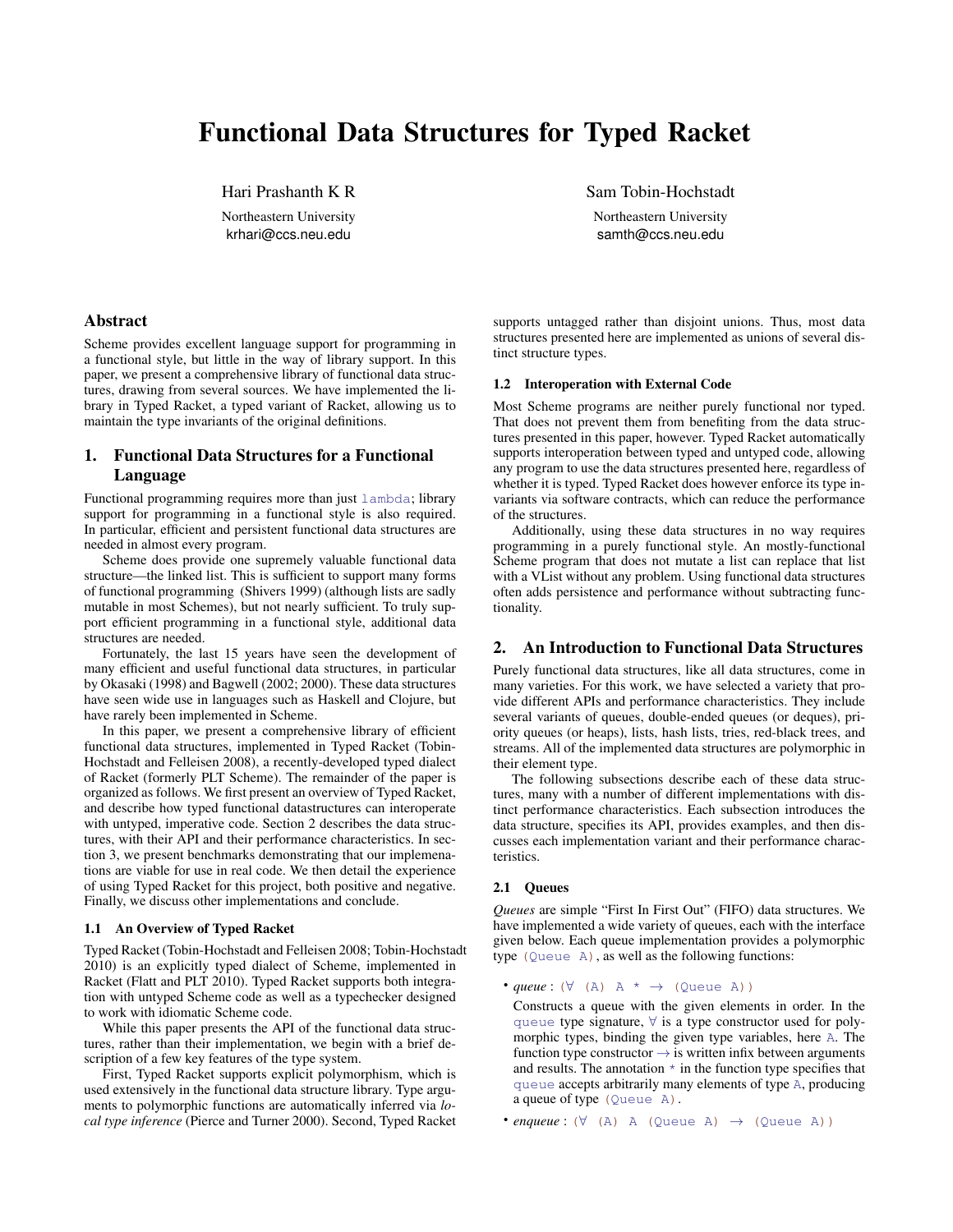Inserts the given element (the first argument) into the given queue (the second argument), producing a new queue.

- $head: (\forall \land)$  (Queue A)  $\rightarrow$  A)
- Returns the first element in the queue. The queue is unchanged.
- $\bullet$  *tail* : ( $\forall$  (A) (Queue A)  $\rightarrow$  (Queue A))

Removes the first element from the given queue, producing a new queue.

```
> (define que (queue -1 0 1 2 3 4))
> que
- : (Queue Fixnum)
#<Queue>
> (head que)
- : Fixnum
-1> (head (tail que))
 - : Fixnum
\Omega> (head (enqueue 10 que))
- : Fixnum
-1
```
*Banker's Queues* The Bankers Queues (Okasaki 1998) are amortized queues obtained using a method of amortization called the Banker's method. The Banker's Queue combines the techniques of lazy evaluation and memoization to obtain good amortized running times. The Bankers Queue implementation internally uses streams (see section 2.4.4) to achieve lazy evaluation. The Banker's Queue provides a amortized running time of  $O(1)$  for the operations head, tail and enqueue.

*Physicist's Queue* The Physicist's Queue (Okasaki 1998) is a amortized queue obtained using a method of amortization called the Physicist's method. The Physicist's Queue also uses the techniques of lazy evaluation and memoization to achieve excellent amortized running times for its operations. The only drawback of the Physicist's method is that it is much more complicated than the Banker's method. The Physicist's Queue provides an amortized running time of  $O(1)$  for the operations head, tail and enqueue.

*Real-Time Queue* Real-Time Queues eliminate the amortization of the Banker's and Physicist's Queues to produce a queue with excellent worst-case as well as amortized running times. Real-Time Queues employ lazy evaluation and a technique called *scheduling* (Okasaki 1998) where lazy components are forced systematically so that no suspension takes more than constant time to execute, assuring ensures good asymptotic worst-case running time for the operations on the data structure. Real-Time Queues have an  $O(1)$  worst-case running time for the operations head, tail and enqueue.

*Implicit Queue* Implicit Queues are a queue data structure implemented by applying a technique called *implicit recursive slowdown* (Okasaki 1998). Implicit recursive slowdown combines laziness with a technique called *recursive slowdown* developed by Kaplan and Tarjan (1995). This technique is simpler than pure recursive slow-down, but with the disadvantage of amortized bounds on the running time. Implicit Queues provide an amortized running time of  $O(1)$  for the operations head, tail and enqueue.

*Bootstrapped Queue* The technique of *bootstrapping* is applicable to problems whose solutions require solutions to simpler instances of the same problem. Bootstrapped Queues are a queue data structure developed using a bootstrapping technique called *structural decomposition* (Okasaki 1998). In structural decomposition, an implementation that can handle data up to a certain bounded size is used to implement a data structure which can handle data of unbounded size. Bootstrapped Queues give a worst-case running time of  $O(1)$  $O(1)$  $O(1)$  for the operation head and  $O(\log^* n)^1$  for tail and enqueue. Our implementation of Bootstrapped Queues uses Real-Time Queues for bootstrapping.

*Hood-Melville Queue* Hood-Melville Queues are similar to the Real-Time Queues in many ways, but use a different and more complex technique, called *global rebuilding*, to eliminate amortization from the complexity analysis. In global rebuilding, rebalancing is done incrementally, a few steps of rebalancing per normal operation on the data structure. Hood-Melville Queues have worst-case running times of  $O(1)$  for the operations head, tail and enqueue.

#### 2.2 Deque

order.

Double-ended queues are also known as *deques*. The difference between the queues and the deques lies is that new elements of a deque can be inserted and deleted from either end. We have implemented several deque variants, each discussed below. All the deque data structures implement following interface and have the type (Deque A).

- $degree: (\forall (A) A * \rightarrow (degree A))$ Constructs a double ended queue from the given elements in
- $\bullet$  *enqueue*:  $(\forall$  (A) A (Deque A)  $\rightarrow$  (Deque A)) Inserts the given element to the rear of the deque.
- *enqueue-front* : (∀ (A) A (Deque A) → (Deque A)) Inserts the given element to the front of the deque.
- *head* :  $(\forall (A)$  (Deque A)  $\rightarrow$  A) Returns the first element from the front of the deque.
- *last* :  $(\forall \ (A)$  (Deque A)  $\rightarrow$  A) Returns the first element from the rear of the deque.
- *tail* : (∀ (A) (Deque A) → (Deque A)) Removes the first element from the front of the given deque, producing a new deque.
- $\bullet$  *init* : ( $\forall$  (A) (Deque A)  $\rightarrow$  (Deque A))

Removes the first element from the rear of the given deque, producing a new deque.

 $>$  (define dque (deque  $-1$  0 1 2 3 4)) > dque - : (Deque Fixnum) #<Deque> > (head dque) - : Fixnum -1 > (last dque) - : Fixnum 4 > (head (enqueue-front 10 dque)) - : Fixnum 10 > (last (enqueue 20 dque)) - : Fixnum 20 > (head (tail dque)) - : Fixnum 0

<span id="page-1-0"></span> $1 \log^* n$  is at most 5 for all feasible queue lengths.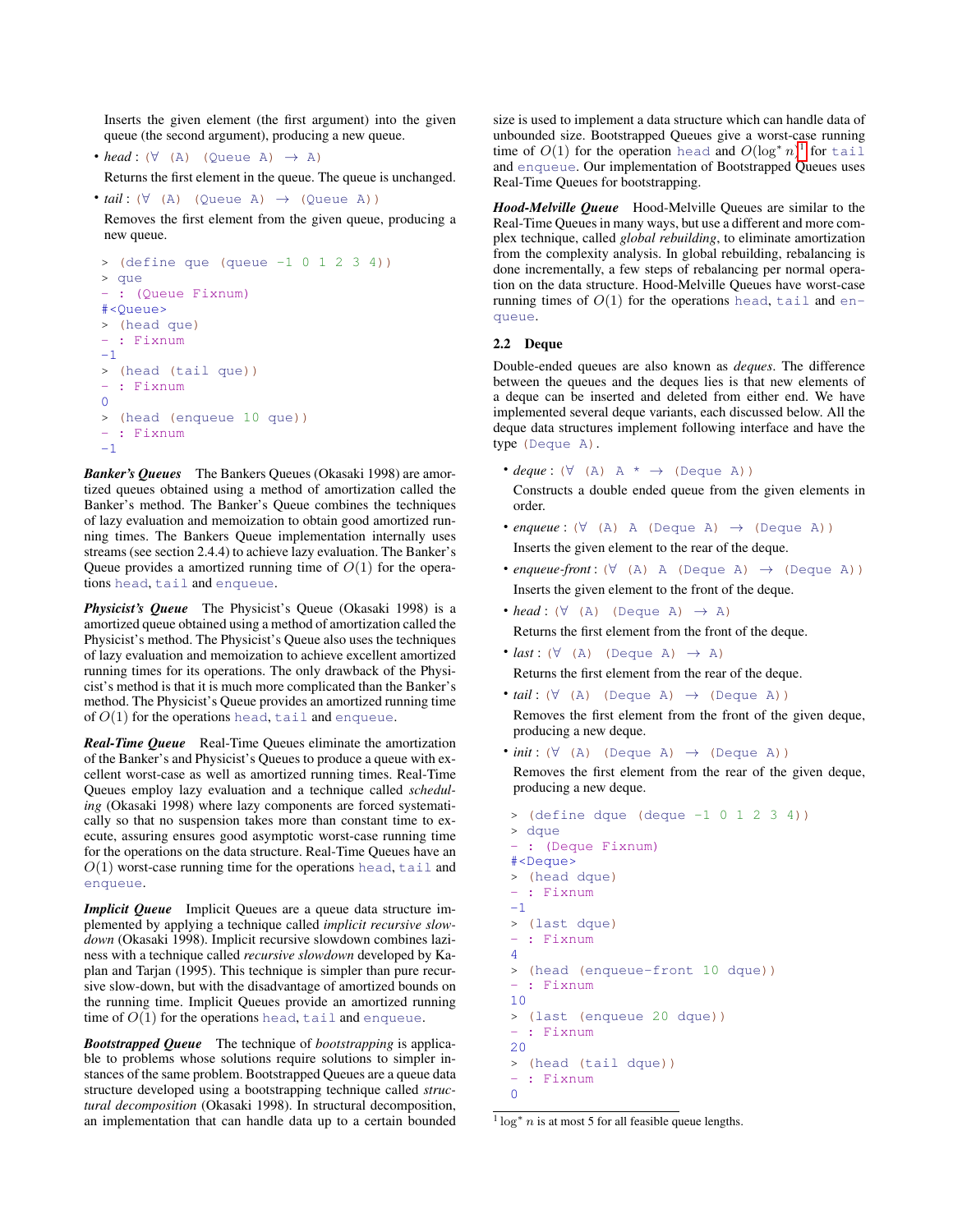```
> (last (init dque))
- : Fixnum
3
```
*Banker's Deque* The Banker's Deque is an amortized deque. The Banker's Deque uses the Banker's method and employs the same techniques used in the Banker's Queues to achieve amortized running times of  $O(1)$  for the operations head, tail, last, init, enqueue-front and enqueue.

*Implicit Deque* The techniques used by Implicit Deques are same as that used in Implicit Queues i.e. Implicit Recursive Slowdown. Implicit Deque provides  $O(1)$  amortized running times for the operations head, tail, last, init, enqueue-front and enqueue.

*Real-Time Deque* The Real-Time Deques eliminate the amortization in the Banker's Deque to produce deques with good worstcase behavior. The Real-Time Deques employ the same techniques employed by the Real-Time Queues to provide worst-case running time of  $O(1)$  for the operations head, tail, last, init, enqueue-front and enqueue.

#### 2.3 Heaps

In order to avoid confusion with FIFO queues, priority queues are also known as *heaps*. A heap is similar to a sortable collection, implemented as a tree, with a comparison function fixed at creation time. There are two requirements that a tree must meet in order for it to be a heap:

- Shape Requirement All its levels must be full except (possibly) the last level where only rightmost leaves may be missing.
- Parental Dominance Requirement The key at each node must greater than or equal (max-heap) OR less than or equal (minheap) to the keys at its children. A tree satisfying this property is said to be *heap-ordered*.

Below, we present several heap variants. Each variant has the type (Heap A) and implements the following interface:

- *heap* :(∀ (A) (A A → Boolean) A \* → (Heap A)) Constructs a heap from the given elements and comparison function.
- $find-min/max: (\forall (A) (Heap A) \rightarrow A)$ Returns the min or max element of the given heap.
- *delete-min/max* :  $(\forall (\mathbb{A}) (\mathbb{H}eap \mathbb{A}) \rightarrow (\mathbb{H}eap \mathbb{A}))$ Deletes the min or max element of the given heap.
- $\bullet$  *insert* : ( $\forall$  (A) A (Heap A)  $\rightarrow$  (Heap A)) Inserts an element into the heap.
- $\bullet$  *merge* : ( $\forall$  (A) (Heap A) (Heap A)  $\rightarrow$  (Heap A)) Merges the two given heaps.

```
> (define hep (heap < 1 2 3 4 5 -1))
> hep
- : (Heap (U Positive-Fixnum Negative-Fixnum))
#<Heap>
> (find-min/max hep)
- : (U Positive-Fixnum Negative-Fixnum)
-1
> (find-min/max (delete-min/max hep))
 - : (U Positive-Fixnum Negative-Fixnum)
1
> (define new-hep (heap < -2 3 -4 5))
> (find-min/max (merge hep new-hep))
- : (U Positive-Fixnum Negative-Fixnum)
```
-4

*Binomial Heap* A Binomial Heap (Vuillemin 1978; Brown 1978) is a heap-ordered binomial tree. Binomial Heaps support a fast merge operation using a special tree structure. Binomial Heaps provide a worst-case running time of  $O(\log n)$  for the operations insert, find-min/max, delete-min/max and merge.

*Leftist Heap* Leftist Heaps (Crane 1972) are heap-ordered binary trees that satisfy the *leftist property*. Each node in the tree is assigned a value called a *rank*. The rank represents the length of its rightmost path from the node in question to the nearest leaf. The leftist property requires that right descendant of each node has a lower rank than the node itself. As a consequence of the leftist property, the right spine of any node is always the shortest path to a leaf node. The Leftist Heaps provide a worst-case running time of  $O(\log n)$  for the operations insert, delete-min/max and merge and a worst-case running time of  $O(1)$  for findmin/max.

*Pairing Heap* Pairing Heaps (Fredman et al. 1986) are a type of heap which have a very simple implementation and extremely good amortized performance in practice. However, it has proved very difficult to come up with exact asymptotic running time for operations on Pairing Heaps. Pairing Heaps are represented either as a empty heap or a pair of an element and a list of pairing heaps. Pairing Heaps provide a worst-case running time of  $O(1)$ for the operations insert, find-min/max and merge, and an amortized running time of  $O(\log n)$  for delete-min/max.

*Splay Heap* Splay Heaps (Sleator and Tarjan 1985) are very similar to balanced binary search trees. The difference between the two is that Splay Heaps do not maintain explicit balance information. Instead, every operation on a splay heap restructures the tree with simple transformations that increase the balance. Because of the restructuring on every operation, the worst-case running time of all operations is  $O(n)$ . However, the amortized running time of the operations insert, find-min/max, delete-min/max and merge is  $O(\log n)$ .

*Skew Binomial Heap* Skew Binomial Heaps are similar to Binomial Heaps, but with a hybrid numerical representation for heaps which is based on the *skew binary numbers* (Myers 1983). The skew binary number representation is used since incrementing skew binary numbers is quick and simple. Since the skew binary numbers have a complicated addition, the merge operation is based on the ordinary binary numbers itself. Skew Binomial Heaps provide a worst-case running time of  $O(\log n)$  for the operations find-min/max, delete-min/max and merge, and a worstcase running time of  $O(1)$  for the insert operation.

*Lazy Pairing Heap* Lazy Pairing Heaps (Okasaki 1998) are similar to pairing heaps as described above, except that Lazy Pairing Heaps use lazy evaluation. Lazy evaluation is used in this data structure so that the Pairing Heap can cope with persistence efficiently. Analysis of Lazy Pairing Heaps to obtain exact asymptotic running times is difficult, as it is for Pairing Heaps. Lazy Pairing Heaps provide a worst-case running time of  $O(1)$  for the operations insert, find-min/max, and merge, and an amortized running time of  $O(\log n)$  for the delete-min/max operation.

*Bootstrapped Heap* Bootstrapped Heaps (Okasaki 1998) use a technique of bootstrapping called *structural abstraction* (Okasaki 1998), where one data structure abstracts over a less efficient data structure to get better running times. Bootstrapped Heaps provide a worst-case running time of  $O(1)$  for the insert, findmin/max and merge operations and a worst-case running time of  $O(\log n)$  for delete-min/max operation. Our implementation of Bootstrapped Heap abstracts over Skew Binomial Heaps.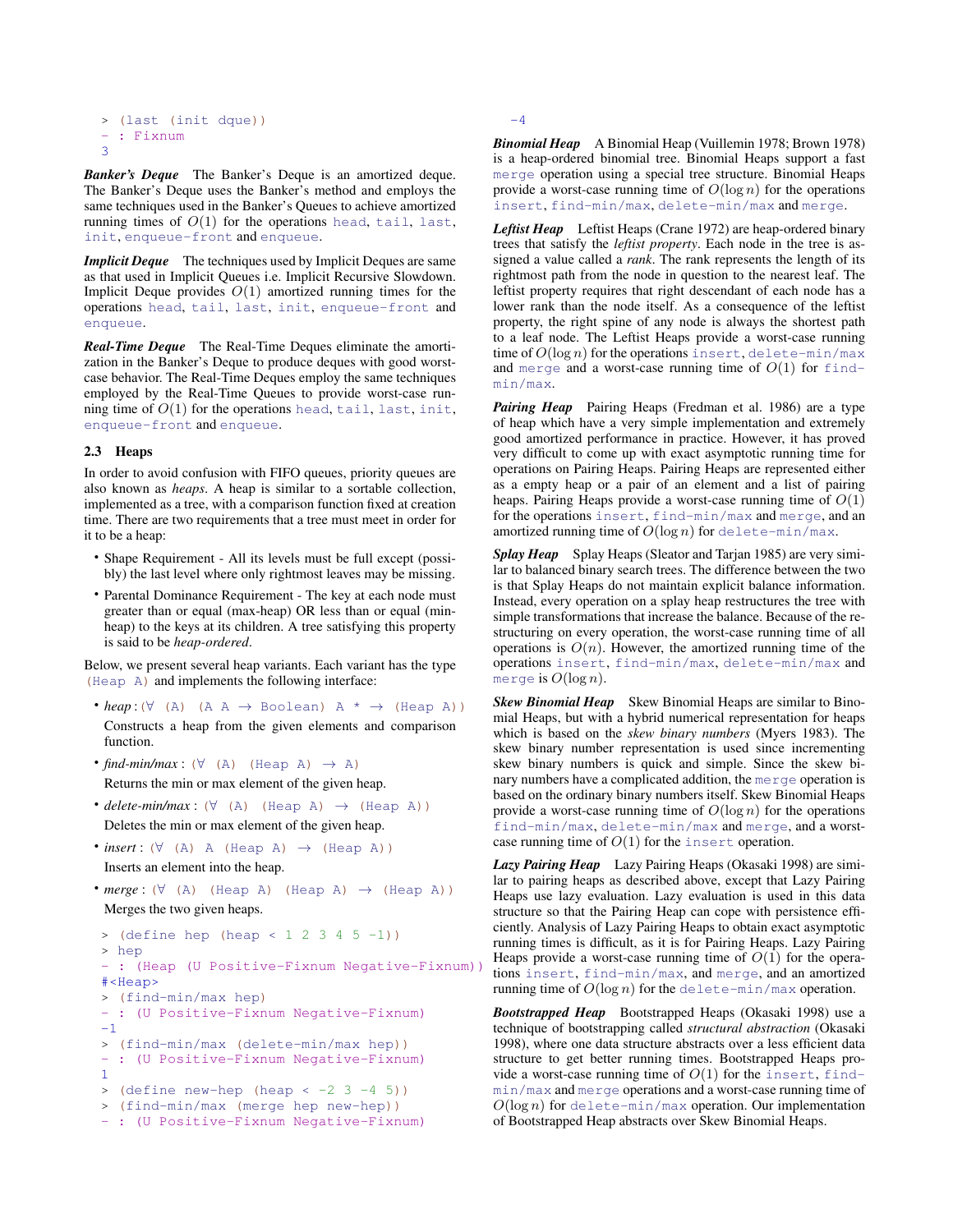## 2.4 Lists

Lists are a fundamental data structure in Scheme. However, while singly-linked lists have the advantages of simplicity and efficiency for some operations, many others are quite expensive. Other data structures can efficiently implement the operations of Scheme's lists, while providing other efficient operations as well. We implement Random Access Lists, Catenable Lists, VLists and Streams. Each implemented variant is explained below. All variants provide the type (List A), and the following interface, which is extended for each implementation:

• *list* : (∀ (A) A \* → (List A))

Constructs a list from the given elements, in order.

- *cons* : (∀ (A) A (List A) → (List A)) Adds a given element into the front of a list.
- $first: (\forall (A) (List A) \rightarrow A)$ Returns the first element of the given list.
- $rest: (\forall (A) (List A) \rightarrow (List A))$

Produces a new list without the first element.

#### 2.4.1 Random Access List

Random Access Lists are lists with efficient array-like random access operations. These include list-ref and list-set (a functional analogue of vector-set!). Random Access Lists extend the basic list interface with the following operations:

```
• list-ref : (∀ (A) (List A) Integer → A)
```
Returns the element at a given location in the list.

• *list-set* : (∀ (A) (List A) Integer A → (List A)) Updates the element at a given location in the list with a new element.

```
> (define lst (list 1 2 3 4 -5 -6))
  > lst
  - : (U Null-RaList (Root (U Positive-Fixnum
Negative-Fixnum)))
  \#<Root>
  > (first lst)
  - : (U Positive-Fixnum Negative-Fixnum)
  1
  > (first (rest lst))
  - : (U Positive-Fixnum Negative-Fixnum)
  2
  > (list-ref lst 3)
  - : (U Positive-Fixnum Negative-Fixnum)
  \Delta> (list-ref (list-set lst 3 20) 3)
  - : (U Positive-Fixnum Negative-Fixnum)
  20
  > (first (cons 50 lst))
  - : (U Positive-Fixnum Negative-Fixnum)
  50
```
*Binary Random Access List* Binary Random Access Lists are implemented as using the framework of binary numerical representation using complete binary leaf trees (Okasaki 1998). They have worst-case running times of  $O(\log n)$  for the operations cons, first, rest, list-ref and list-set.

*Skew Binary Random Access List* Skew Binary Random Access Lists are similar to Binary Random Access Lists, but use the skew binary number representation, improving the running times of some operations. Skew Binary Random Access Lists provide worst-case running times of  $O(1)$  for the operations cons, head and tail

and worst-case running times of  $O(\log n)$  for list-ref and list-set operations.

#### 2.4.2 Catenable List

Catenable Lists are a list data structure with an efficient append operation, achieved using the bootstrapping technique of *structural abstraction* (Okasaki 1998). Catenable Lists are abstracted over Real-Time Queues, and have an amortized running time of  $O(1)$ for the basic list operations as well as the following:

- *cons-to-end* : (∀ (A) A (List A) → (List A))
	- Inserts a given element to the rear end of the list.
- *append* :  $(\forall (\mathbb{A}) (\mathbb{L}\text{ist A}) * \rightarrow (\mathbb{L}\text{ist A}))$ Appends several lists together.

```
> (define cal (list -1 0 1 2 3 4))
> cal
- : (U EmptyList (List Fixnum))
#<List>
> (first cal)
- : Fixnum
-1
> (first (rest cal))
 - : Fixnum
\Omega> (first (cons 50 cal))
- : Fixnum
50
> (cons-to-end 50 cal)
- : (U EmptyList (List Fixnum))
#<List>
> (define new-cal (list 10 20 30))
> (first (append new-cal cal))
- : Fixnum
10
```
#### 2.4.3 VList

VLists (Bagwell 2002) are a data structure very similar to normal Scheme lists, but with efficient versions of many operations that are much slower on standard lists. VLists combine the extensibility of linked lists with the fast random access capability of arrays. The indexing and length operations of VLists have a worst-case running time of  $O(1)$  and  $O(\lg n)$  respectively, compared to  $O(n)$  for lists. Our VList implementation is built internally on Binary Random Access Lists. VLists provide the standard list API given above, along with many other operations, some of which are given here.

• *last* : (∀ (A) (List A) → A)

Returns the last element of the given list.

• *list-ref* : (∀ (A) (List A) Integer → A) Gets the element at the given index in the list.

```
> (define vlst (list -1 1 3 4 5))
> vlst
- : (List (U Positive-Fixnum Negative-Fixnum))
#<List>
> (first vlst)
- : (U Positive-Fixnum Negative-Fixnum)
-1
> (first (rest vlst))
- : (U Positive-Fixnum Negative-Fixnum)
1
> (last vlst)
- : (U Positive-Fixnum Negative-Fixnum)
```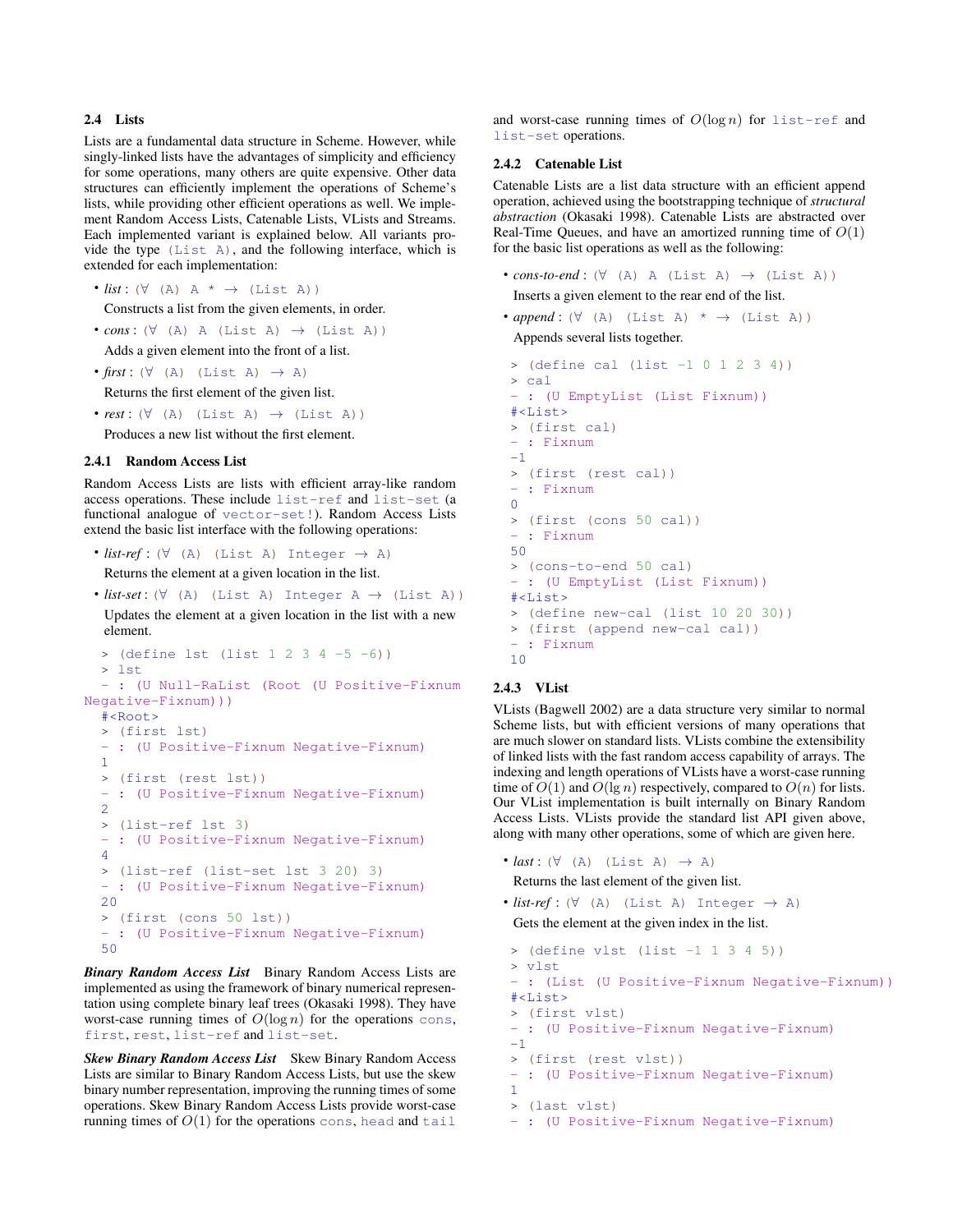```
5
> (length vlst)
- : Integer
5
> (first (cons 50 vlst))
 : (U Positive-Fixnum Negative-Fixnum)
50
> (list-ref vlst 3)
- : (U Positive-Fixnum Negative-Fixnum)
4
> (first (reverse vlst))
- : (U Positive-Fixnum Negative-Fixnum)
5
> (first (map add1 vlst))
 : Integer
\Omega
```
## 2.4.4 Streams

Streams (Okasaki 1998) are simply lazy lists. They are similar to the ordinary lists and they provide the same functionality and API. Streams are used in many of the foregoing data structures to achieve lazy evaluation. Streams do not change the asymptotic performance of any list operations, but introduce overhead at each suspension. Since streams have distinct evaluation behavior, they are given a distinct type, (Stream A).

## 2.5 Hash Lists

Hash Lists (Bagwell 2002) are similar to association lists, here implemented using a modified VList structure. The modified VList contains two portions—the data and the hash table. Both the portions grow as the hash-list grows. The running time for Hash Lists operations such as insert, delete, and lookup are very close to those for standard chained hash tables.

#### 2.6 Tries

A Trie (also known as a Digital Search Tree) is a data structure which takes advantage of the structure of aggregate types to achieve good running times for its operations (Okasaki 1998). Our implementation provides Tries in which the keys are lists of the element type; this is sufficient for representing many aggregate data structures. In our implementation, each trie is a multiway tree with each node of the multiway tree carrying data of base element type. Tries provide lookup and insert operations with better asymptotic running times than hash tables.

## 2.7 Red-Black Trees

Red-Black Trees are a classic data structure, consisting of a binary search tree in which every node is colored either red or black, according to the following two balance invariants:

- no red node has a red child, and
- every path from root to an empty node has the same number of black nodes.

The above two invariants together guarantee that the longest possible path with alternating black and red nodes, is no more then twice as long as the shortest possible path, the one with black nodes only. This balancing helps in achieving good running times for the tree operations. Our implementation is based on one by Okasaki (1999). The operations member?, insert and delete, which respectively checks membership, inserts and deletes elements from the tree, have worst-case running time of  $O(\log n)$ .

## 3. Benchmarks

To demonstrate the practical usefulness of purely functional data structures, we provide microbenchmarks of a selected set of data structures, compared with both simple implementations based on lists, and imperative implementations. The list based version is implemented in Typed Racket and imperative version is implemented in Racket. The benchmaking was done on a 2.1 GHz Intel Core 2 Duo (Linux) machine and we used Racket version 5.0.0.9 for benchmarking.

In the tables below, all times are CPU time as reported by Racket, including garbage collection time. The times mentioned are in milli seconds and they are time taken for performing each operation 100000 times, averaged over 10 runs. [2](#page-4-0)

## 3.1 Queue Performance

The table in figure [1](#page-5-0) shows the performance of the Physicist's Queue, Banker's Queue, Real-Time Queue and Bootstrapped Queue compared with an implementation based on lists, and an imperative queue (Eastlund 2010).  $\frac{3}{2}$  $\frac{3}{2}$  $\frac{3}{2}$ 

#### 3.2 Heap Performance

The table in figure [2](#page-5-1) shows the performance of the Leftist Heap, Pairing Heap, Binomial Heap and Bootstrapped Heap, compared with an implementation based on sorted lists, and a simple imperative heap.

#### 3.3 List Performance

The below table shows the performance of the Skew Binary Random Access List and VList compared with in built lists.

| Size    | Operation | RAList          | VList          | List           |
|---------|-----------|-----------------|----------------|----------------|
|         | list      | 24              | 51             | $\overline{2}$ |
| 1000    | list-ref  | 77              | 86             | 240            |
|         | first     | $\overline{2}$  | 9              | 1              |
|         | rest      | $\overline{20}$ | 48             | 1              |
|         | last      | 178             | 40             | 520            |
|         | list      | 263             | 476            | 40             |
| 10000   | list-ref  | 98              | 110            | 2538           |
|         | first     | $\overline{2}$  | $\overline{9}$ | 1              |
|         | rest      | 9               | 28             | 1              |
|         | last      | 200             | 52             | 5414           |
|         | list      | 2890            | 9796           | 513            |
| 100000  | list-ref  | 124             | 131            | 33187          |
|         | first     | $\overline{3}$  | 10             |                |
|         | rest      | 18              | 40             |                |
|         | last      | 204             | 58             | 77217          |
|         | list      | 104410          | 147510         | 4860           |
| 1000000 | list-ref  | 172             | 178            | 380960         |
|         | first     | $\overline{2}$  | 10             |                |
|         | rest      | 20              | 42             |                |
|         | last      | 209             | 67             | 755520         |

## 4. Experience with Typed Racket

This project involved writing 5300 lines of Typed Racket code, including 1300 lines of tests, almost all written by the first author, who had little previous experience with Typed Racket. This allows us to report on the experience of using Typed Racket for a programmer coming from other languages.

<span id="page-4-0"></span><sup>&</sup>lt;sup>2</sup> The constructor functions queue, heap and list were repeated only 100 times.

<span id="page-4-1"></span><sup>3</sup> Since 100000 (successive) tail (or dequeue) operations can not be performed on 1000 element queue, we do not have running time for tail operation for for these sizes.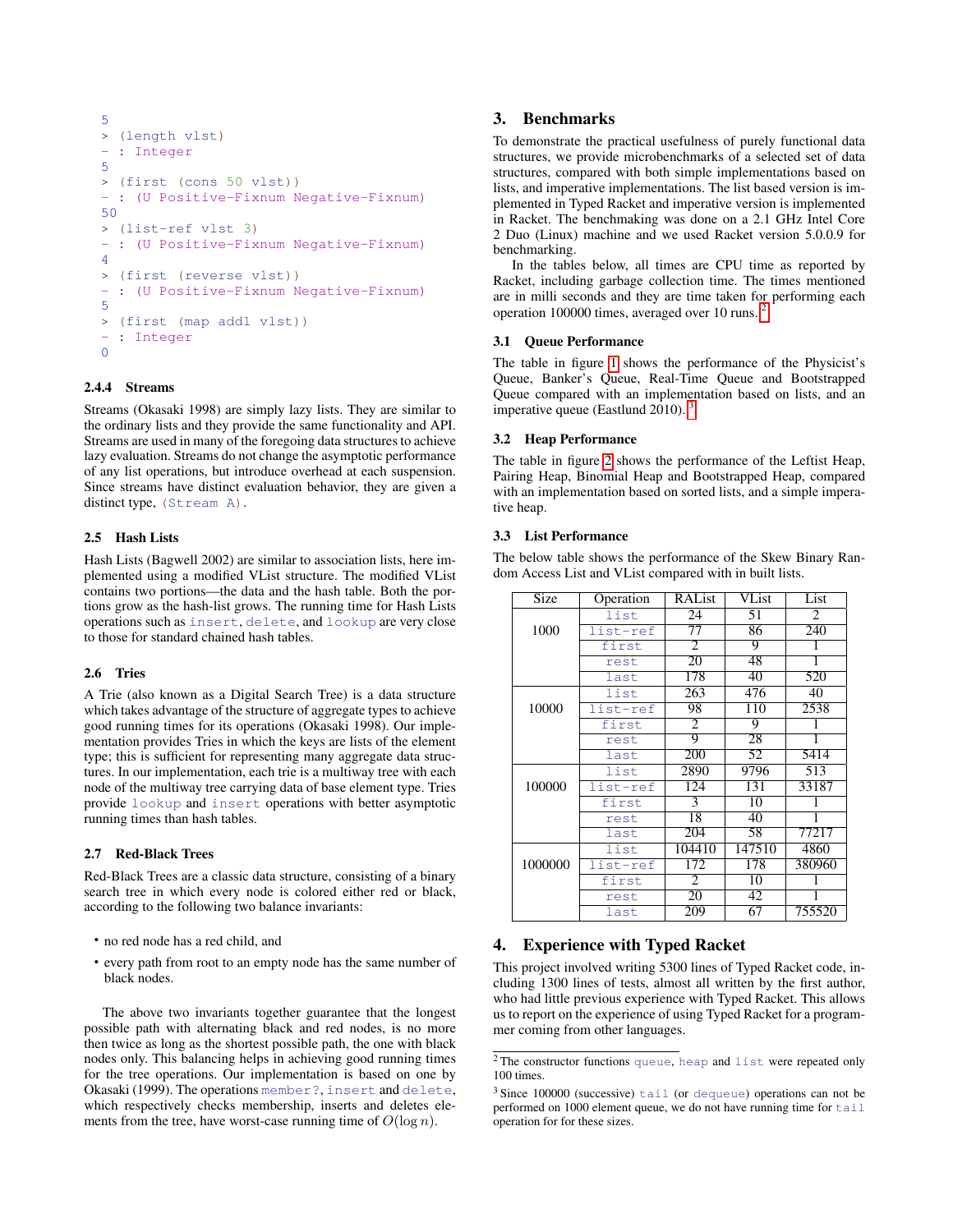| <b>Size</b> | Operation | Physicist's | Banker's | Real-Time | Bootstrapped | List         | Imperative |
|-------------|-----------|-------------|----------|-----------|--------------|--------------|------------|
|             | queue     | 16          | 72       | 137       | 20           | <sub>6</sub> | 83         |
| 1000        | head      | 9           | 14       | 30        | 10           | 6            | 54         |
|             | enqueue   | 10          | 127      | 176       | 22           | 256450       | 73         |
|             | queue     | 232         | 887      | 1576      | 227          | 61           | 746        |
| 10000       | head      | 8           | 17       | 32        | 2            |              | 56         |
|             | enqueue   | 11          | 132      | 172       | 18           | 314710       | 75         |
|             | queue     | 3410        | 13192    | 20332     | 2276         | 860          | 11647      |
| 100000      | head      | 9           | 16       | 30        | <sub>6</sub> | 8            | 51         |
|             | tail      | 412         | 312      | 147       | 20           | 7            | 57         |
|             | enqueue   | 12          | 72       | 224       | 18           | 1289370      | 84         |
|             | queue     | 65590       | 182858   | 294310    | 53032        | 31480        | 101383     |
| 1000000     | head      | 8           | 17       | 30        | 4            |              | 56         |
|             | tail      | 243         | 1534     | 1078      | 20           | 8            | 61         |
|             | enqueue   | 30          | 897      | 1218      | 20           | $\infty$     | 68         |

<span id="page-5-0"></span>Figure 1. Queue Performance

| <b>Size</b> | Operation | Binomial | Leftist | Pairing | Bootstrapped | List         | Imperative |
|-------------|-----------|----------|---------|---------|--------------|--------------|------------|
|             | heap      | 45       | 192     | 30      | 122          | 9            | 306        |
| 1000        | insert    | 36       | 372     | 24      | 218          | 323874       | 623        |
|             | find      | 64       |         | 6       | 4            | <sub>6</sub> | 8          |
|             | heap      | 422      | 2730    | 340     | 1283         | 76           | 4897       |
| 10000       | insert    | 34       | 358     | 28      | 224          | 409051       | 628        |
|             | find      | 52       | 9       | 8       | 10           |              |            |
|             | heap      | 6310     | 40580   | 4863    | 24418        | 1010         | 69353      |
| 100000      | insert    | 33       | 434     | 30      | 198          | 1087545      | 631        |
|             | find      | 63       | 8       | 8       | 10           |              | 9          |
|             | delete    | 986      | 528     | 462     | 1946         |              | 439        |
|             | heap      | 109380   | 471588  | 82840   | 293788       | 11140        | 858661     |
| 1000000     | insert    | 32       | 438     | 28      | 218          | $\infty$     | 637        |
|             | find      | 76       | 9       | 6       | 8            |              |            |
|             | delete    | 1488     | 976     | 1489    | 3063         | 8            | 812        |

<span id="page-5-1"></span>Figure 2. Heap Performance

#### 4.1 Benefits of Typed Racket

Several features of Typed Racket makes programming in Typed Racket quite enjoyable. First, the type error messages in Typed Racket are very clear and easy to understand. The type checker highlights precise locations which are responsible for type errors. This makes it very easy to debug the type errors.

Second, Typed Racket's syntax is very intuitive, using the infix operator  $\rightarrow$  for the type of a function. The Kleene star  $*$  is used to indicate zero or more elements for rest arguments. ∀ is the type constructor used by the polymorphic functions, and so on.

Typed Racket comes with a unit testing framework which makes it simple to write tests, as in the below example:

```
(require typed/test-engine/scheme-tests)
(require "bankers-queue.ss")
(check-expect (head (queue 4 5 2 3)) 4)
(check-expect (tail (queue 4 5 2 3))
                    (queue 5 2 3))
```
The check-expect form takes the actual and expected value, and compares them, printing a message at the end summarizing the results of all tests.

The introductory and reference manuals of Racket in general and Typed Racket in particular are comprehensive and quite easy to follow and understand.

#### 4.2 Disadvantages of Typed Racket

Even though overall experience with Typed Racket was positive, there are negative aspects to programming in Typed Racket.

Most significantly for this work, Typed Racket does not support polymorphic non-uniform recursive datatype definitions, which are used extensively by Okasaki (1998). Because of this limitation, many definitions had to be first converted to uniform recursive datatypes before being implemented. For instance, the following definition of Seq structure is not allowed by Typed Racket.

```
(define-struct: (A) Seq
```
([elem : A] [recur : (Seq (Pair A A))])) The definition must be converted not to use polymorphic recursion, as follows:

```
(define-struct: (A) Elem ([elem : A]))
(define-struct: (A) Pare
  ([pair : (Pair (EP A) (EP A))]))
(define-type (EP A) (U (Elem A) (Pare A)))
(define-struct: (A) Seq
```
([elem : (EP A)] [recur : (Seq A)])) Unfortunately, this translation introduces the possibility of illegal states that the typechecker is unable to rule out. We hope to support polymorphic recursion in a future version of Typed Racket.

It is currently not possible to correctly type Scheme functions such as foldr and foldl because of the limitations of Typed Racket's handling of variable-arity functions (Strickland et al. 2009).